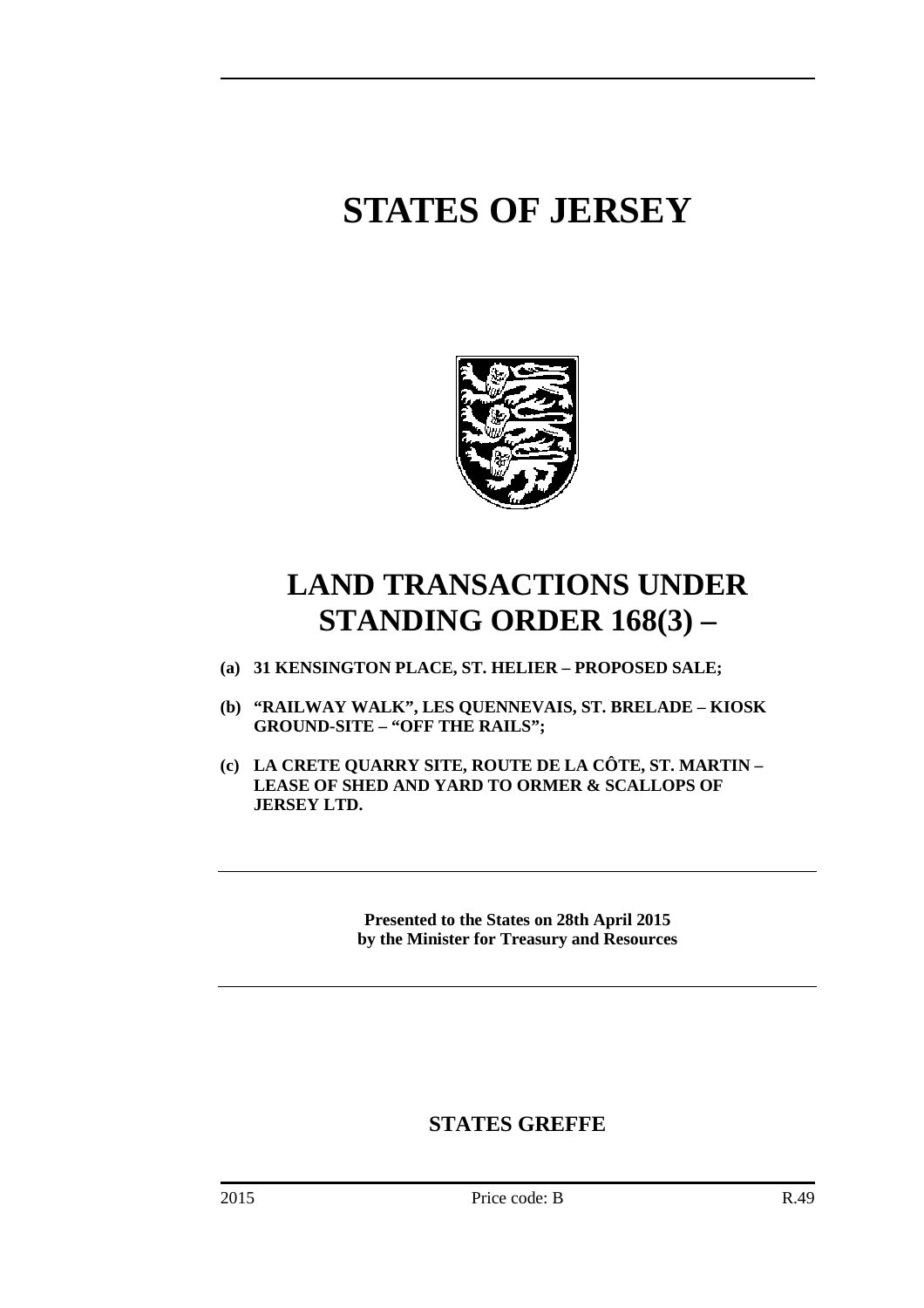#### **REPORT**

**Decision(s):** Under Standing Order 168(3) the Minister for Treasury and Resources hereby notifies the States that he has accepted the recommendation of the Property Holdings Department to agree to the following –

#### **(a) Land transaction –**

- (1) To rescind previous decisions MD-PH-2014-0066 (dated 29th April 2014) and 0082 (dated 23rd July 2014), which decisions covered the sale of 31 Kensington Place, St. Helier.
- (2) To agree the sale of the same property to the same buyer, but on slightly amended terms, as set out in the report accompanying the Ministerial Decision.
- (3) To confirm the above decision after giving the States 15 working days' notice of the transaction, and to cause the transaction to be completed.

After the expiry of 15 days following presentation to the States the transaction may be concluded.

*(Drawing attached at Appendix 1.)* 

*Further information on this decision can be found on www.gov.je under Ministerial Decisions/Treasury and Resources/Property Holdings (reference MD-PH-2015-0033).* 

#### **(b) Land transaction –**

- (1) To grant a 9 year lease of the "Off The Rails" ground-site, the "Railway Walk", Les Quennevais, St. Brelade to the company "Off The Rails Café" in accordance with the terms set out in the report accompanying the Ministerial Decision.
- (2) To confirm the above decision after giving the States 15 working days' notice of the transaction, and to cause the transaction to be completed.

After the expiry of 15 days following presentation to the States the transaction may be concluded.

*(Drawing attached at Appendix 2.)* 

*Further information on this decision can be found on www.gov.je under Ministerial Decisions/Treasury and Resources/Property Holdings (reference MD-PH-2015-0035).*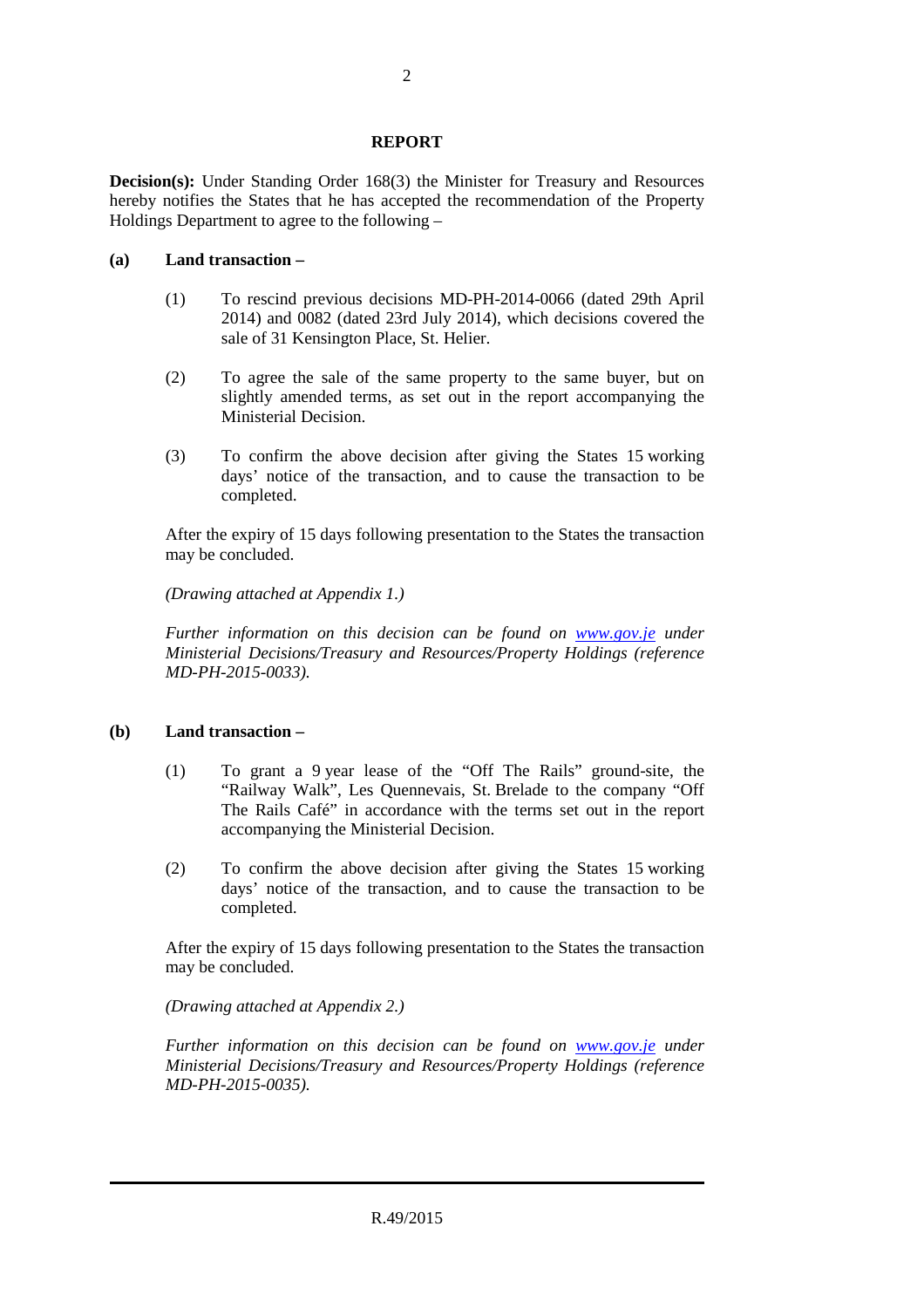#### **(c) Land transaction –**

- (1) To grant a 9 year lease of the La Crete Quarry Shed and Yard, Route de la Côte, St. Martin to Ormer & Scallops of Jersey Ltd., in accordance with the terms set out in the report accompanying the Ministerial Decision.
- (2) To confirm the above decision after giving the States 15 working days' notice of the transaction, and to cause the transaction to be completed.

After the expiry of 15 days following presentation to the States the transaction may be concluded.

#### *(Drawing attached at Appendix 3.)*

*Further information on this decision can be found on www.gov.je under Ministerial Decisions/Treasury and Resources/Property Holdings (reference MD-PH-2015-0036).*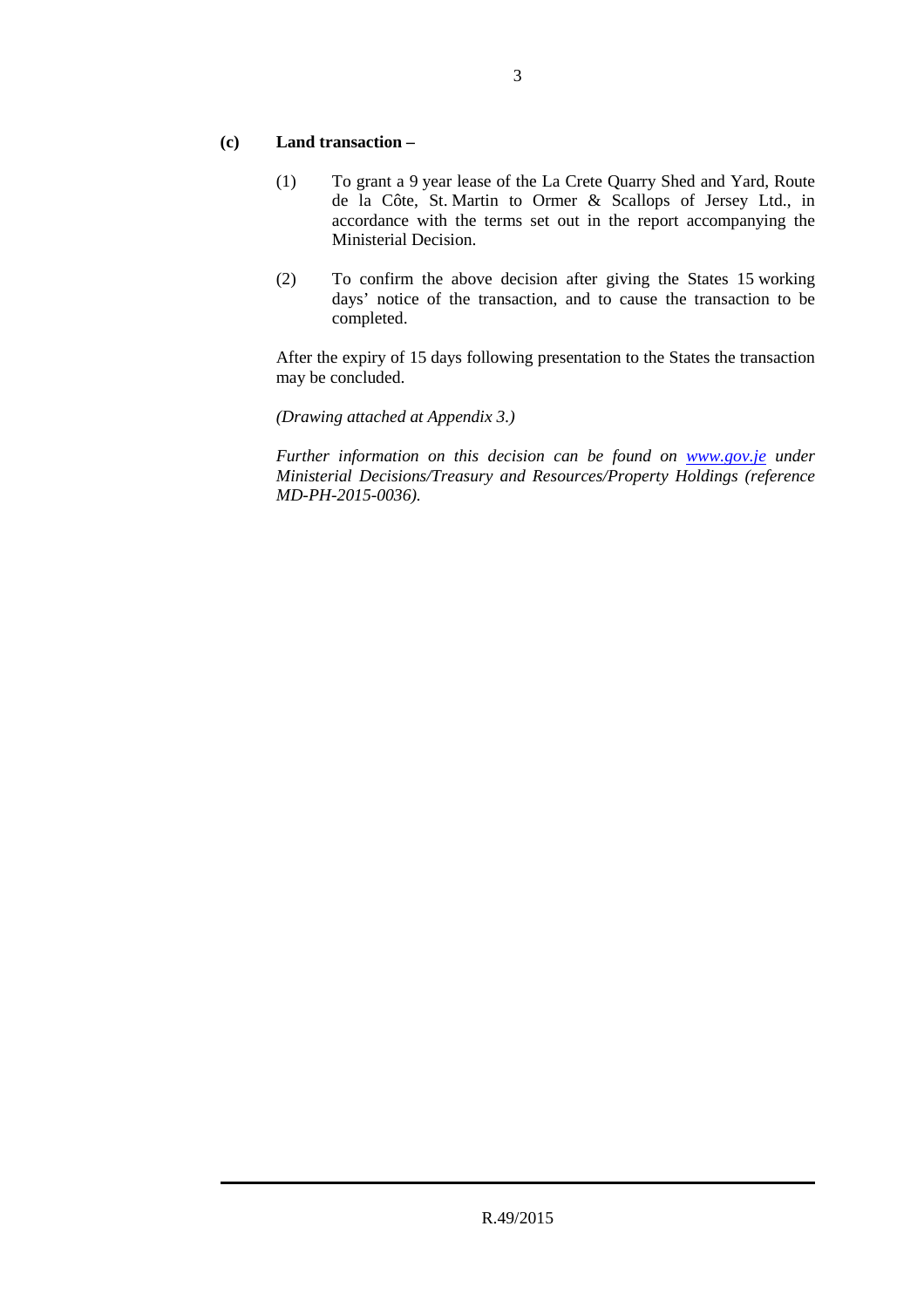

**APPENDIX 1**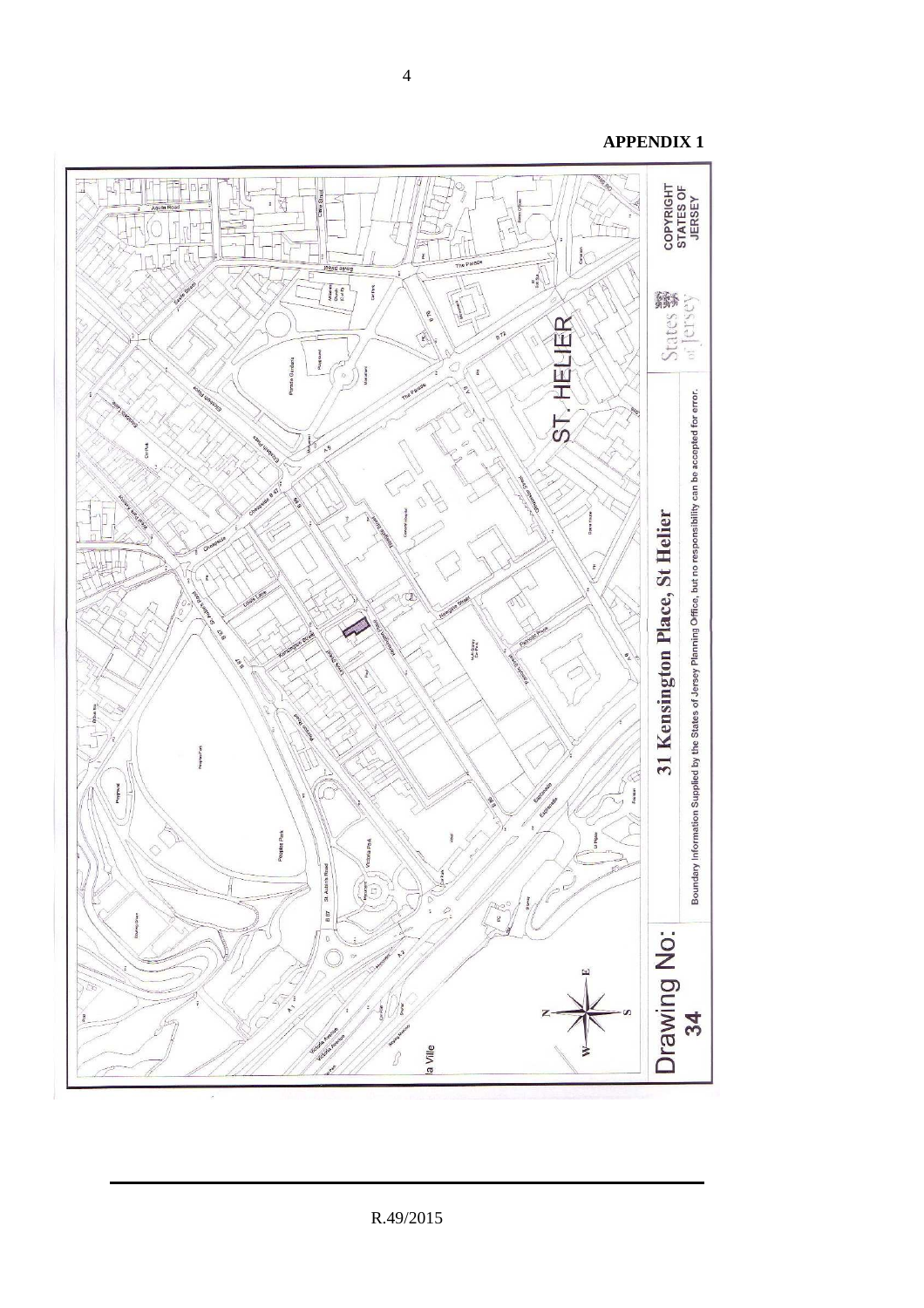#### **APPENDIX 2**



R.49/2015